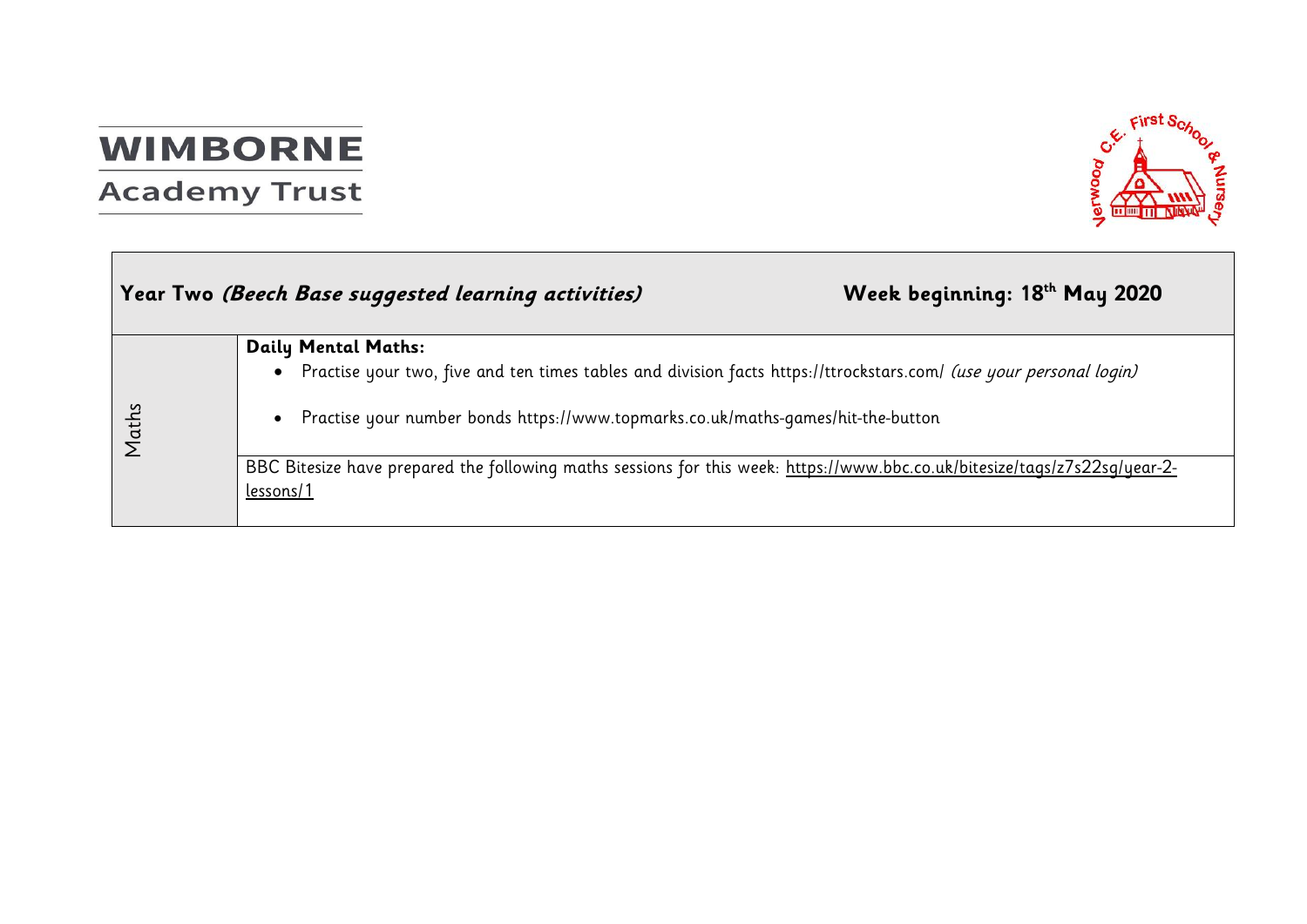- Online activity: Repeated addition and multiplication: Symbol
- Offline activity: Multiplication means lots of, or times. Multiplication is repeated addition. It is like adding the same number lots of times. Multiplication is an operation. It is shown by the symbol ×.

• To multiply, a single number is counted in lots of that number.

• A multiplication using two numbers can be done in any order and still have the same answer. For example, 2 x 4 = 8 and 4 x 2

= 8. This means multiplication is **commutative**.

• The numbers that are multiplied are called **factors**. The answer is called the **product**. In the example above, 2 and 4 are the factors and 8 is the product.

Here are four lots of two buttons. Four lots of two equals eight buttons in total.



We can write repeated addition as a multiplication.

 $2 + 2 + 2 + 2 = 8$ **4 x 2 = 8**

Now try some of your own. Write the **matching multiplication** for the following: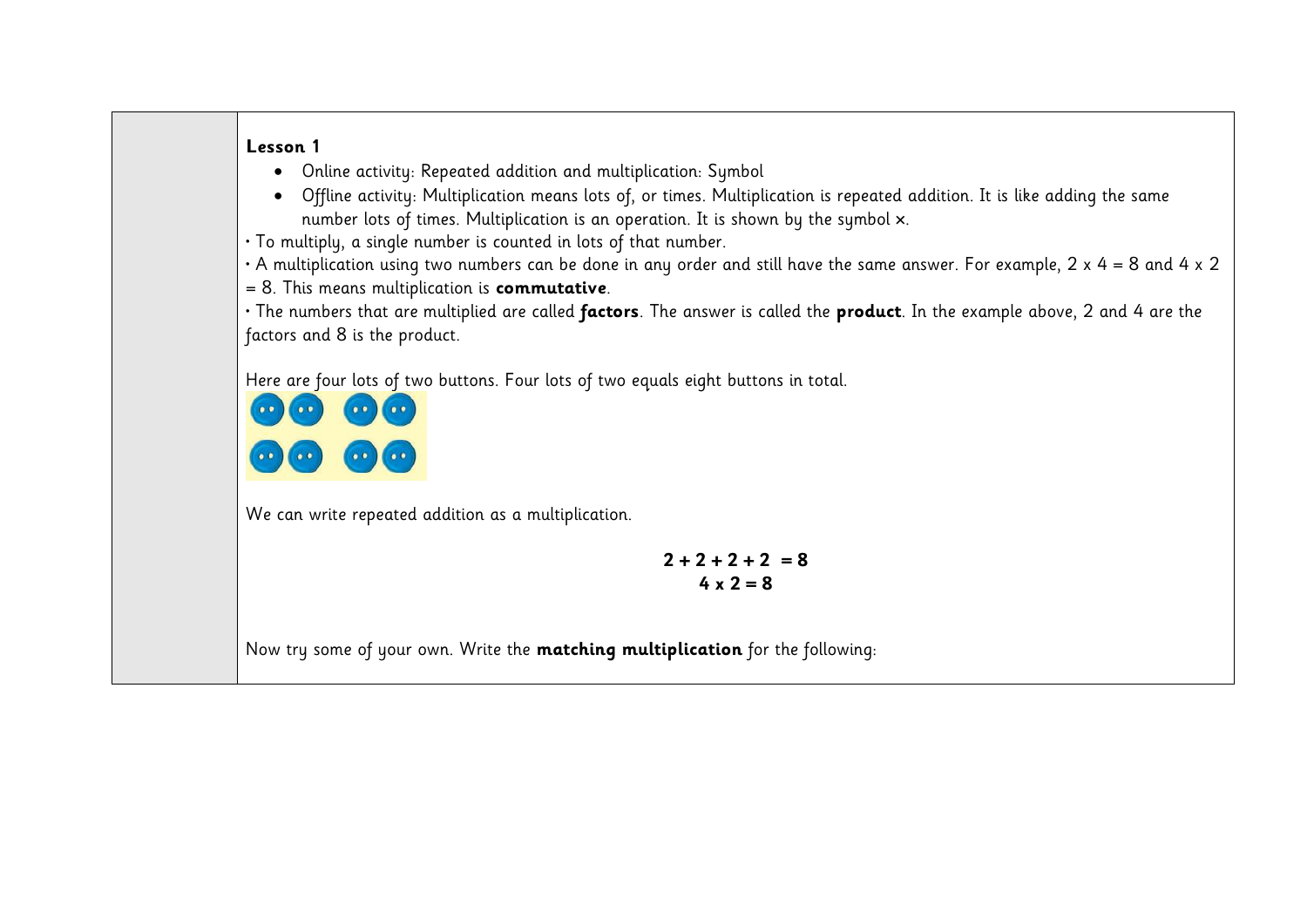

| a) $2 + 2 + 2 = 6$          | $  \times   =  $                                             |
|-----------------------------|--------------------------------------------------------------|
| <b>b</b> ) $5 + 5 = 10$     | $\vert$ $\vert$ $\times$ $\vert$ $\vert$ $=$ $\vert$ $\vert$ |
| c) $10 + 10 + 10 + 10 = 40$ | $  \times   =  $                                             |

Can you write the **repeated addition sums** for these multiplication facts too?

**8 x 2 = 16 7 x 5 =35 10 x 4 = 40**

### **EXTRA OPTIONAL CHALLENGE**

Can you find the answers below and then create a multi-step equation of your own?  $10+10+5+5= 2X10+2X5$ 

 $2+2+2+4=$   $5+5+5+5+2=$ 

2+2+3+3= 10+10+10+2+2+5=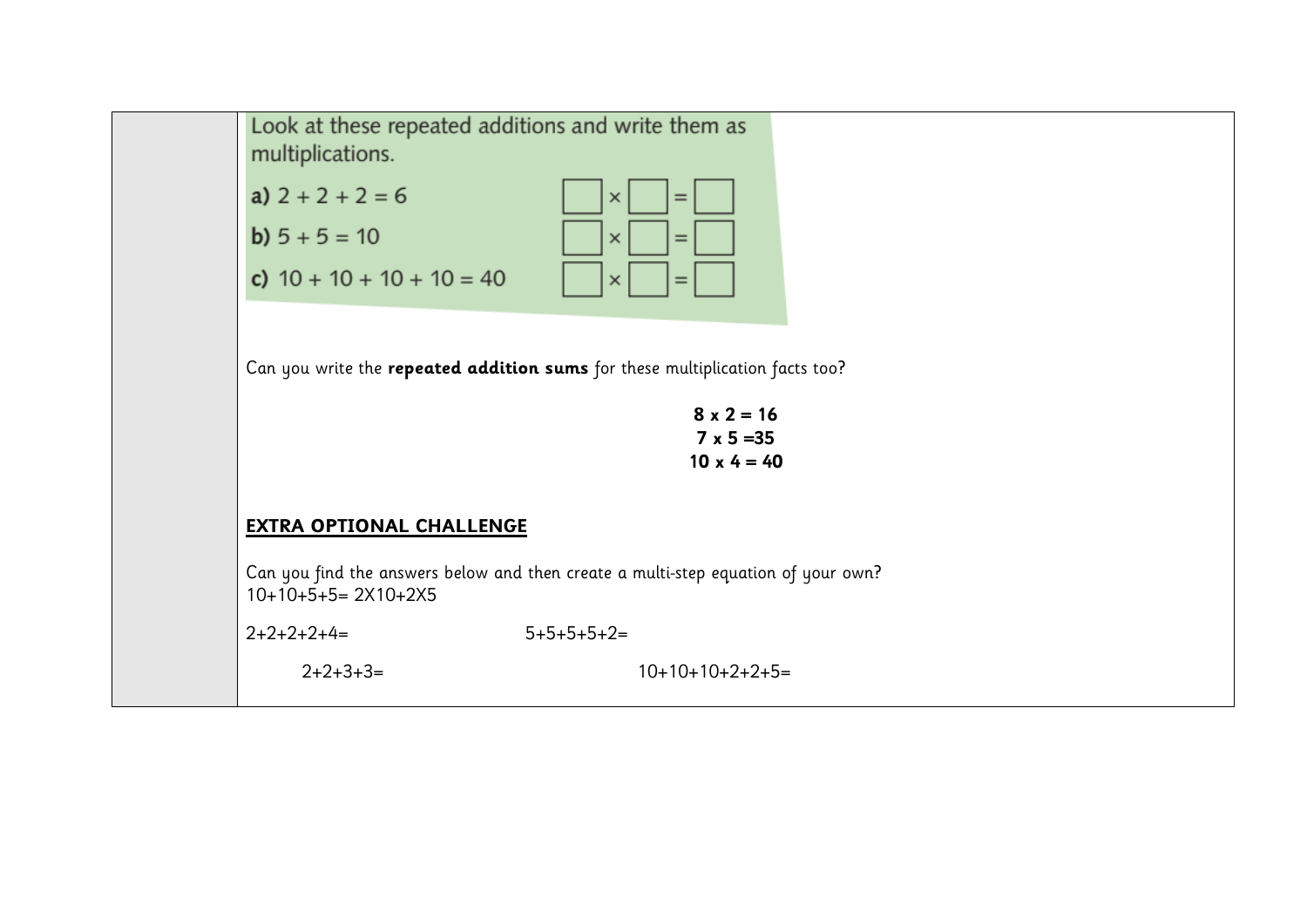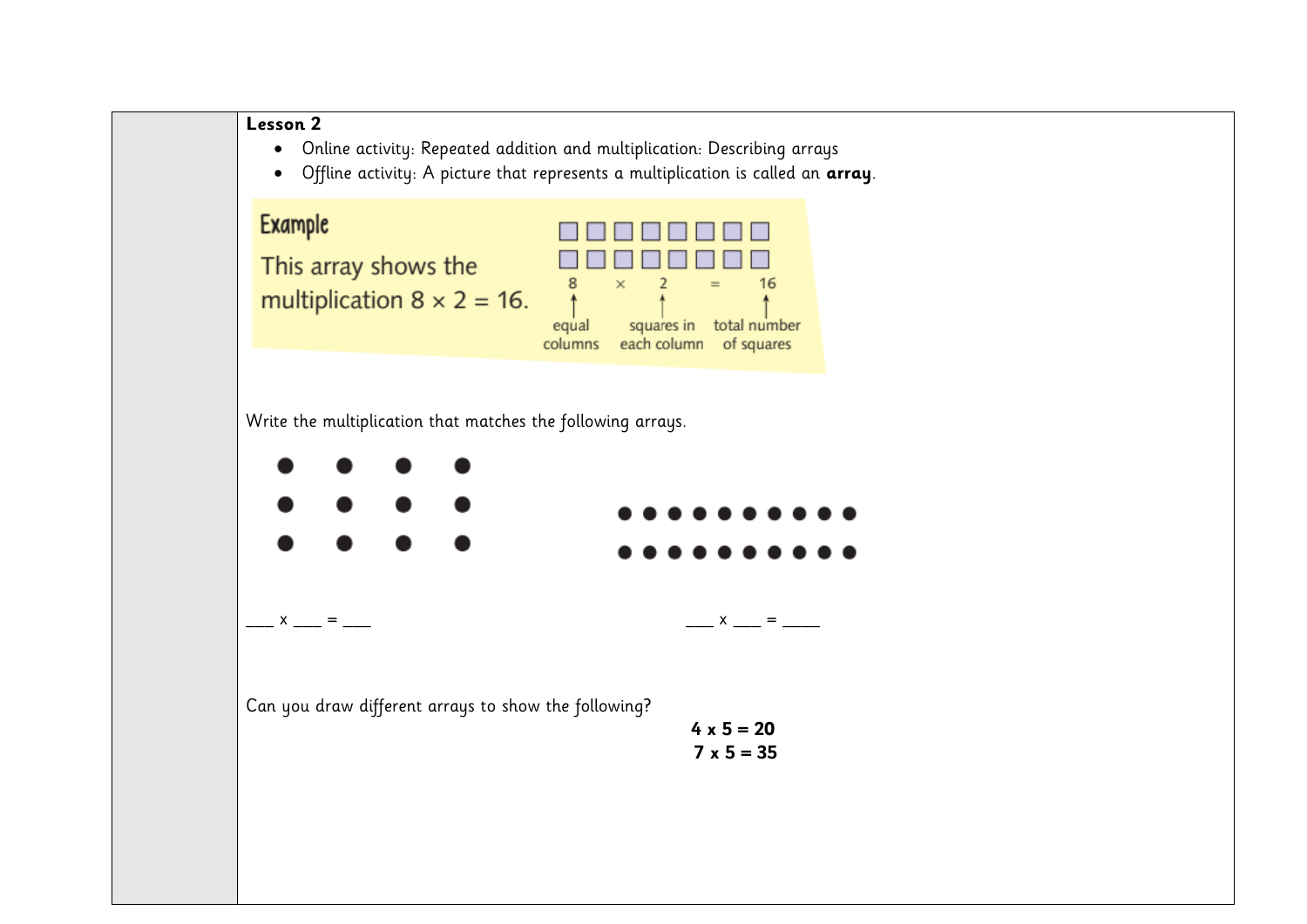- Online activity: Repeated addition and multiplication: 2 times table
- Offline activity: Here are some flashcards for the numbers 1 to 10. Use a piece of paper to make your own and cut them out.

|   |        |   | 4 |    |
|---|--------|---|---|----|
|   |        |   |   |    |
| 6 | $\tau$ | 8 | 9 | 10 |
|   |        |   |   |    |

Put them face down on the table and choose one to turn over.

Now see if you can write the repeated addition and multiplication from the two times table to go with it. For example:

You turn over



 $2 + 2 + 2 + 2 + 2 = 10$  $5 \times 2 = 10$ 

5 lots of 2 is 10 Draw an array to help you answer if you need to

Draw another card and do the same again.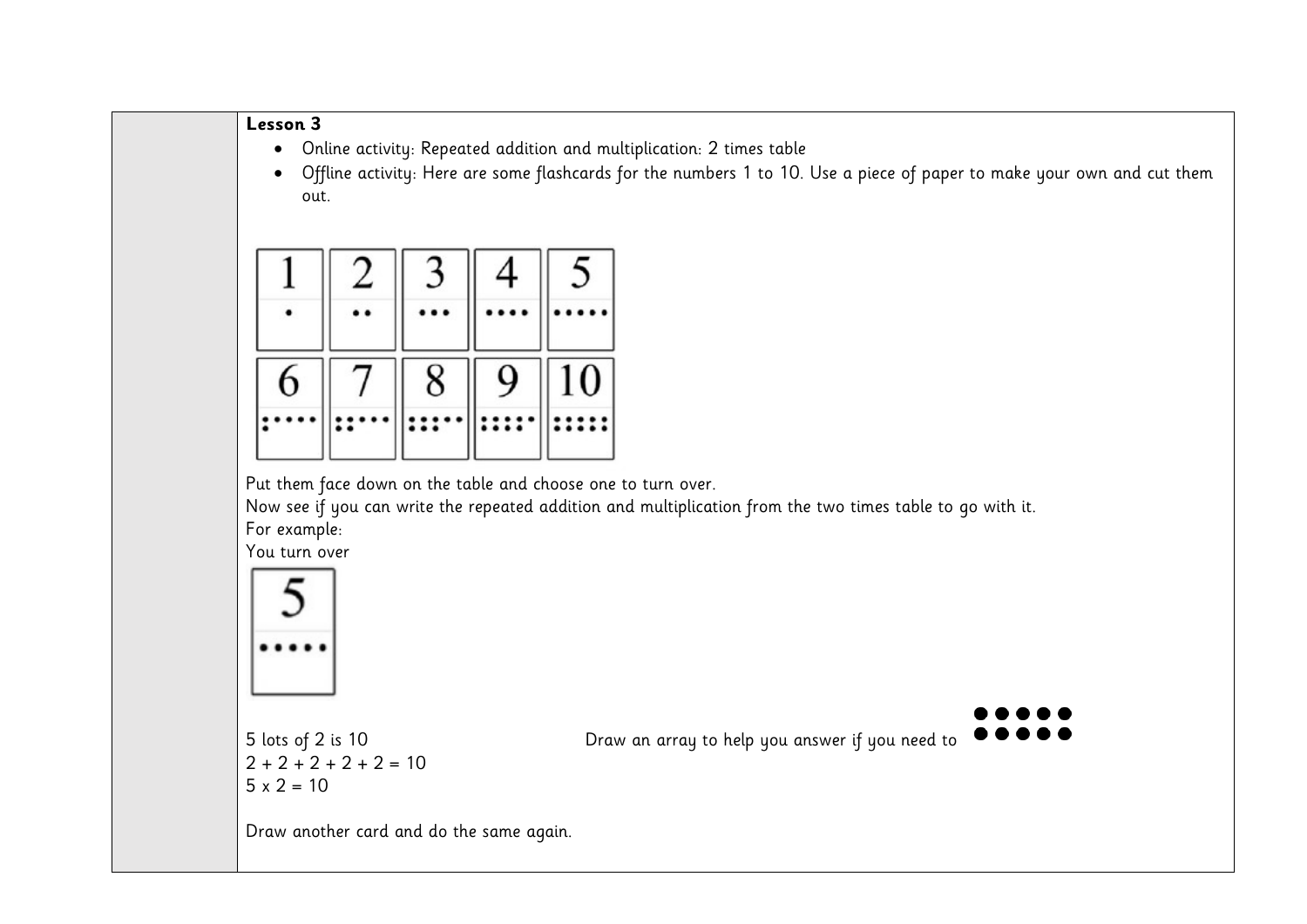- Online Activity: Repeated addition and multiplication: 5 times table
- Offline Activity:

At the café, all hot chocolate toppings are 5p.



Alice chose cream, a flake and strawberry sauce. Aman asked for marshmallows, fudge, cream and nuts. Jin had all the toppings. Write a calculation for each child to show how much each of them spent. Alice's mum spent 25p on toppings. Aman's dad spent 30p on toppings. Jin's Grandma spent 10p on toppings. How many toppings did they each have? Write a calculation for each adult. What toppings would you have? Work out the cost.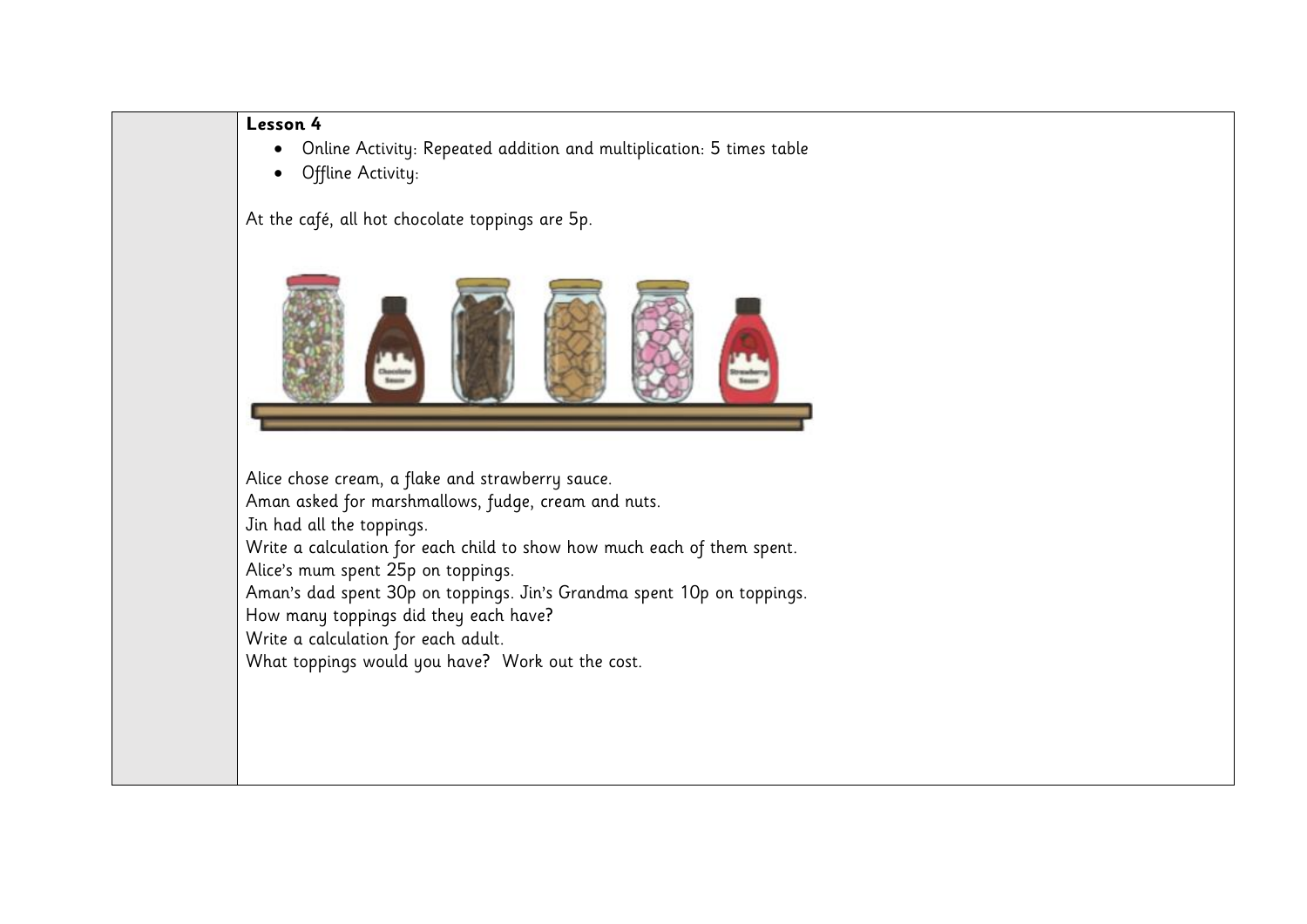|         | Lesson 5                                                                                                                                                                                                                                                                                                                                                                                             |
|---------|------------------------------------------------------------------------------------------------------------------------------------------------------------------------------------------------------------------------------------------------------------------------------------------------------------------------------------------------------------------------------------------------------|
|         | Online Activity:<br>Tommy and Rosie have both drawn bar<br>Offline Activity:<br>models to show $7 \times 5$<br>35<br>$\Theta$                                                                                                                                                                                                                                                                        |
|         | 5<br>5 <sup>1</sup><br>5<br>5<br>5<br>5<br>5<br>35<br>$\overline{7}$                                                                                                                                                                                                                                                                                                                                 |
|         | What's the same and what is different<br>about their bar models?                                                                                                                                                                                                                                                                                                                                     |
|         | Draw your own bar model to represent<br>$4 \times 5$                                                                                                                                                                                                                                                                                                                                                 |
|         | Maths Fun: In addition to the above learning, we have also attached some activities that you may want to do. These activities<br>should be suitable for the whole family and incorporate some everyday maths opportunities. If you are able to, we would love for<br>you to record what you have done, by either writing it in your yellow exercise book or taking some photos and sticking them in. |
|         | Maths Fun 1: Estimate It - World Records  Maths Fun 2: Play It - Guessing Games                                                                                                                                                                                                                                                                                                                      |
|         | BBC Bitesize have prepared the following English sessions for this week: https://www.bbc.co.uk/bitesize/tags/z7s22sg/year-2-<br>lessons/1                                                                                                                                                                                                                                                            |
| Writing | Lesson 1<br>Online Activity: Applying phonics skills to develop vocabulary about a new book<br>Offline Activity: Share a storybook with somebody at home. When you come across an unfamiliar word, discuss the<br>meaning with your family member. Can you write these new words in a list, creating your own mini dictionary? Can you<br>write these new words in a sentence?                       |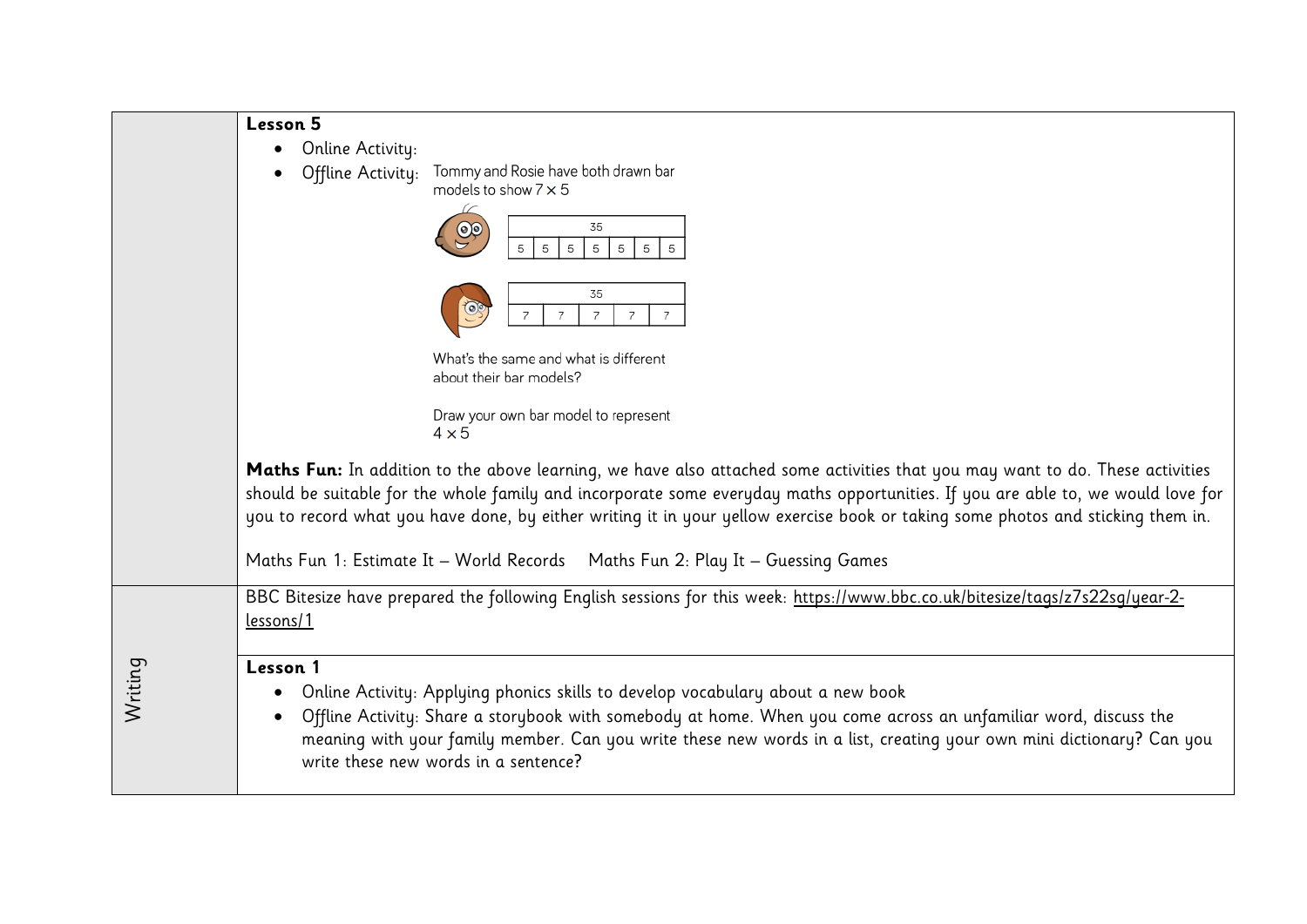| Lesson 2                                                                                                                                                                                 |
|------------------------------------------------------------------------------------------------------------------------------------------------------------------------------------------|
| Online Activity: Using coordinating conjunctions to join sentences                                                                                                                       |
| Offline Activity: We use conjunctions to extend our sentences.                                                                                                                           |
| I like to play football and I like to play on the computer.                                                                                                                              |
| Now use these conjunctions to fill in the gaps: so but or                                                                                                                                |
| I was going to play outside ___________ I had to tidy my bedroom first.<br>He cleared the table ______ he could earn some pocket money.<br>You can watch a film ________ go to the park. |
| <b>Challenge:</b> Can you finish these sentences?                                                                                                                                        |
| 1. The frightened boy didn't know whether to go into the dark woods or                                                                                                                   |
| 2. The alien had never visited Earth before so                                                                                                                                           |
| 3. Zac could see the tall, snowy mountain and                                                                                                                                            |
| 4. It was raining outside but                                                                                                                                                            |
|                                                                                                                                                                                          |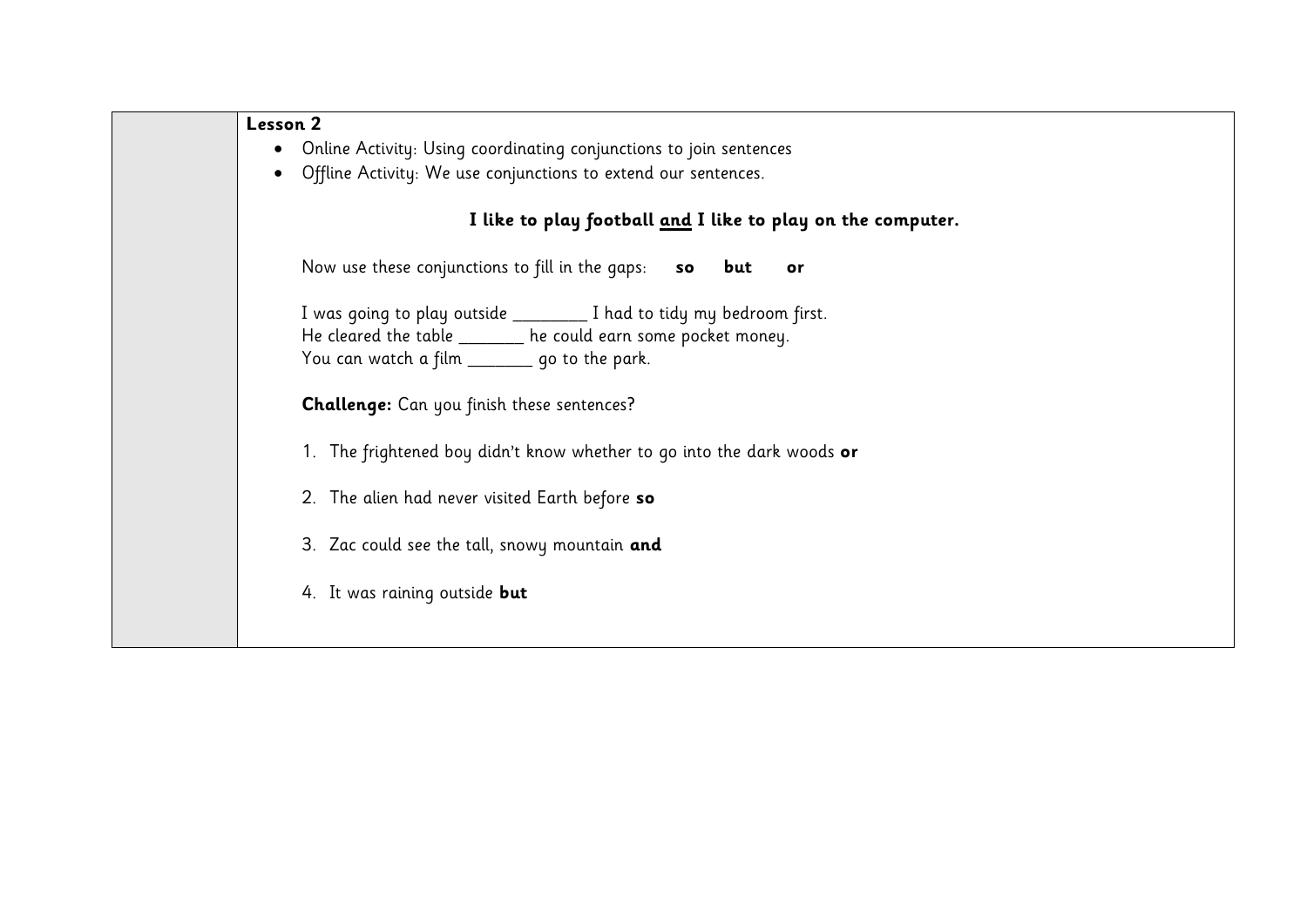- Online Activity: Forming letters accurately and using adjectives
- Offline Activity: Use adjectives to describe the character below. Who is the man? What type of person is he? How could you describe his glasses, beard, face, eyes, eyebrows? Put your adjectives into sentences making sure you form your letters accurately.
	-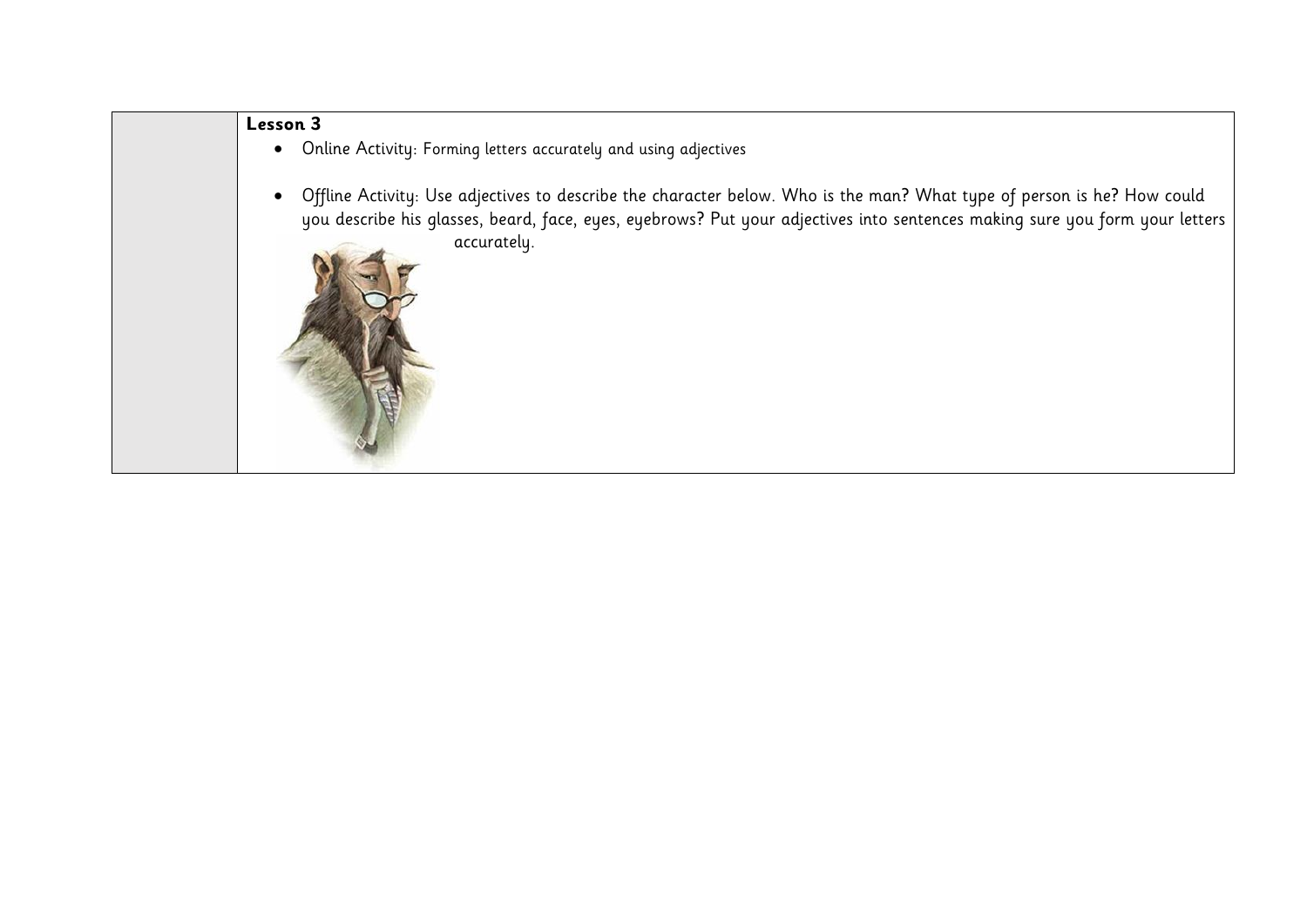- Online Activity: Writing the days of the week and using verbs to write a diary
- Offline Activity: Days of the week need a capital letter because they are proper nouns. Can you rearrange the letters and spell each day of the week correctly?

**M n d a o y u e s T y a d d n e s e d a y W**

Now read the diary from a young pirate (**see below**). Can you find all the verbs (action words) that tell you what the pirate has been doing? These sometimes end with the suffixes -ed or -ing. Some have been done for you to start you off!

### **Lesson 5**

- Online Activity: Reading lesson Attack of The Demon Dinner Ladies by Pamela Butchart
- Offline Activity: Read part of a book to someone at home. What is your favourite word or phrase from the book? Explain why. If you could ask the author a question, what would it be? Write a book review for this book. Would you recommend this book to a friend? Why?/Why not?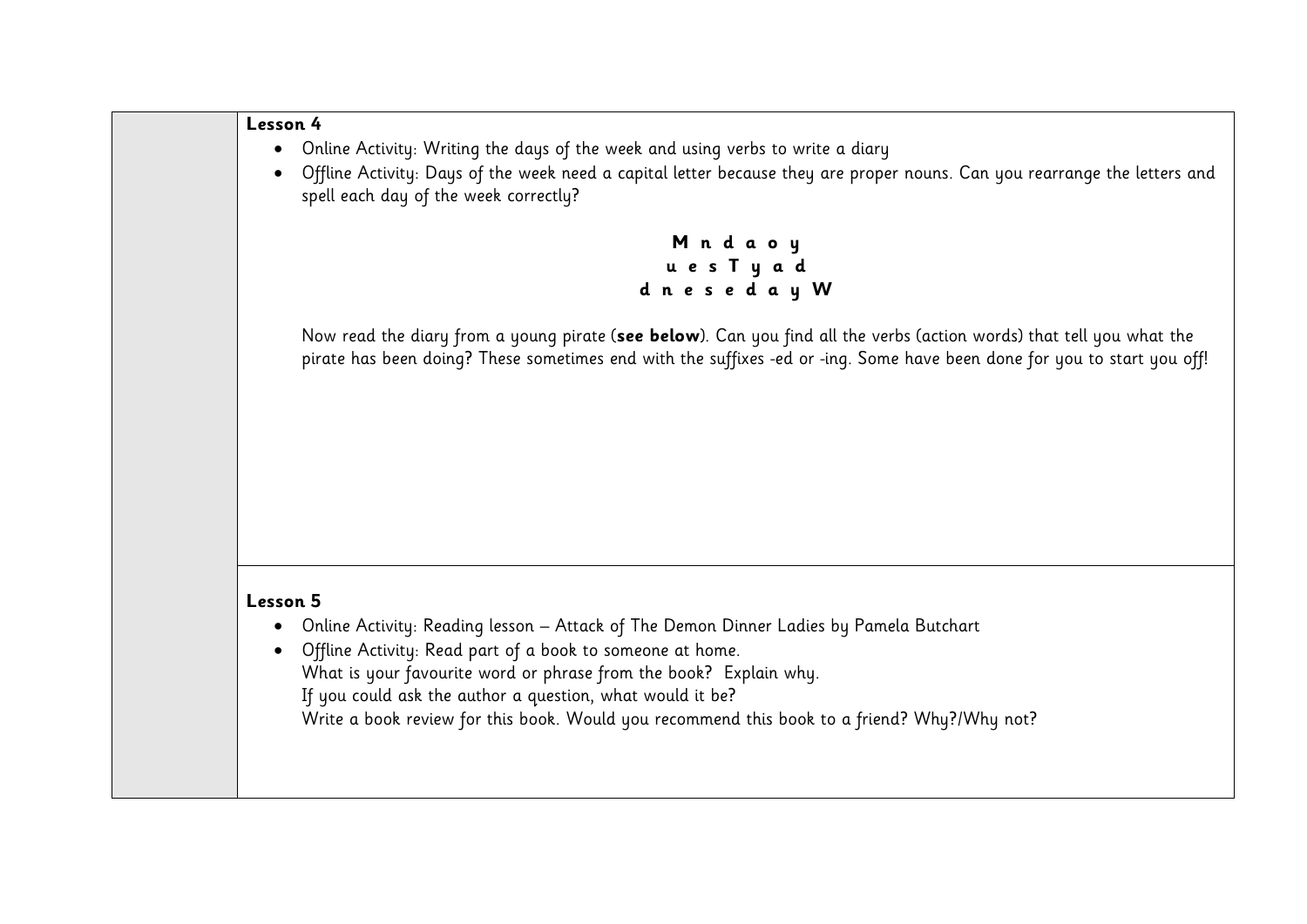# **It must be magic! Story starter** Fancy an extra challenge? Fancy an extra challenge?

Astrid held out her hands. She was alone in the forest, and an eerie silence surrounded her. All she could hear was the faint buzz, like a bee settling down on a flower, coming from the thing she held so protectively in front of her.

## **Storyboard**

Can you create a storyboard to show what happened before and what will happen next? Don't forget to write a few sentences to explain each picture.

## **Questions to consider…**

- What is Astrid holding in her hands?
- Is it really magic?
- Where did she find the item?
- Why is she alone in the forest?
- What could happen next?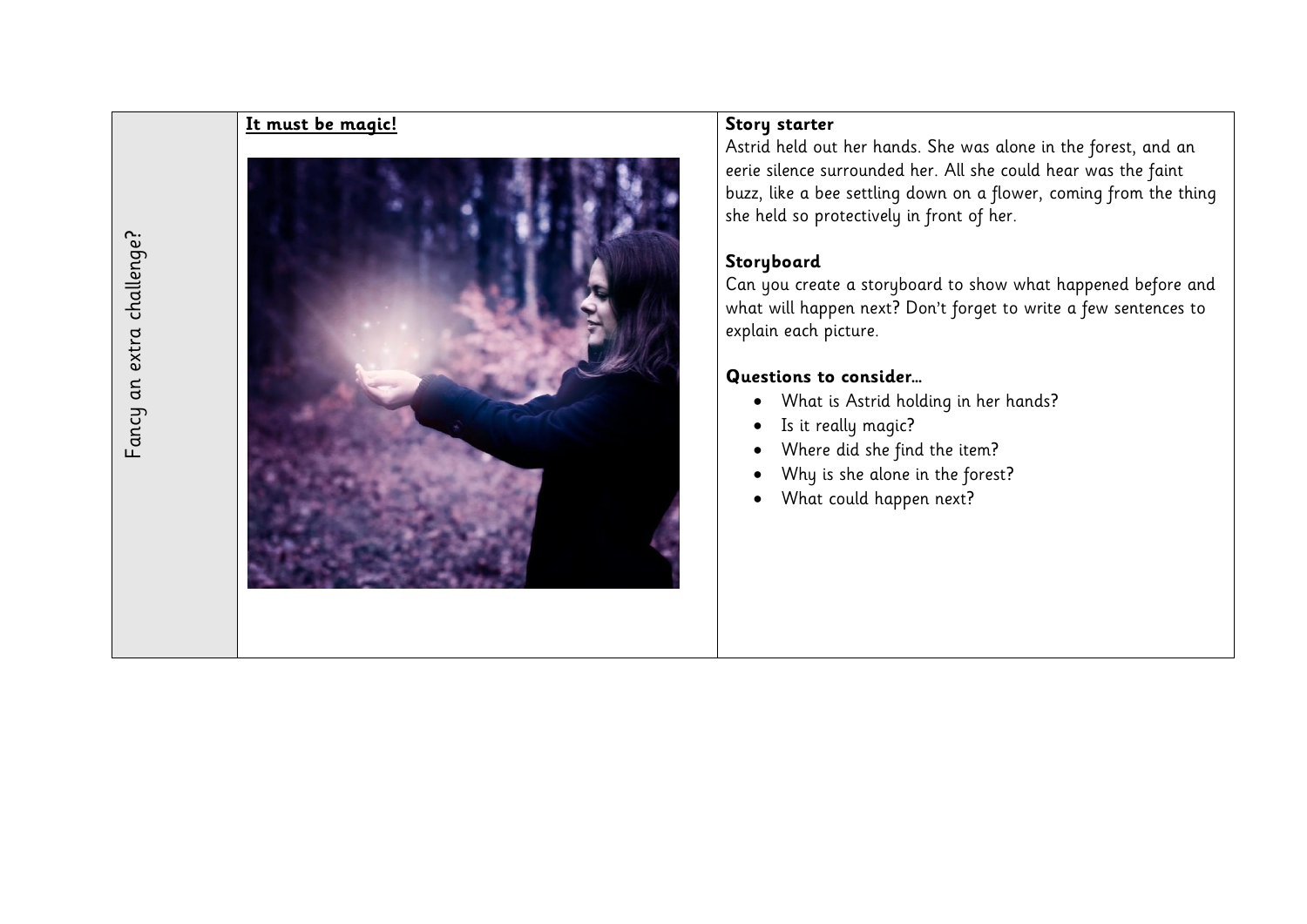| Reading        | Visit the Oxford Owl website and read books of your choice. You can search by age, level and book type.<br>www.oxfordowl.co.uk/ (Login: Class Name: vfsbeech Password: VFS19)                                                                                                                                                                                                                    |
|----------------|--------------------------------------------------------------------------------------------------------------------------------------------------------------------------------------------------------------------------------------------------------------------------------------------------------------------------------------------------------------------------------------------------|
|                | • Write a book review on Attack of The Demon Dinner Ladies by Pamela Butchart in your home learning exercise book.<br>What happens? Did you find the plot interesting? Are there any plot twists? Who are the main characters? Who was your<br>favourite character? Why? Did you like the book? What was your favourite part? Why? Would you recommend this book<br>to a friend? Why or why not? |
|                | Reading Comprehension: Read 'Birds In Your Garden' and answer the related questions (Differentiated Reading<br>Comprehension Activity)                                                                                                                                                                                                                                                           |
| Phonics<br>KS1 | • Review set two and three Sounds: Watch Read Write Inc. phonic Speed Sound lessons at home. Lessons show at 10.00<br>am, from Monday to Friday. Each one is ten minutes long and available for 24 hours. After Easter, RWI will be adding<br>further session to help with spelling. https://www.youtube.com/channel/UCo7fbLgY2oA_cFCIg9GdxtQ                                                    |
|                | • Phonics Play: children can use the Phonics Play site without needing to subscribe. To access all their phonic resources and<br>fun games, all you need to do is log on using the following details:<br>Username: march20 Password: home                                                                                                                                                        |
|                | May Phonics Activity Calendar (Phase 5): A fun PowerPoint full of quick spelling, sorting and reading activities for each<br>day of the month. (See PowerPoint attached).                                                                                                                                                                                                                        |
|                | Oxford Owl provides a useful guide on how to pronounce sounds and blend sounds together to read words.<br>https://home.oxfordowl.co.uk/reading/learn-to-read-phonics/                                                                                                                                                                                                                            |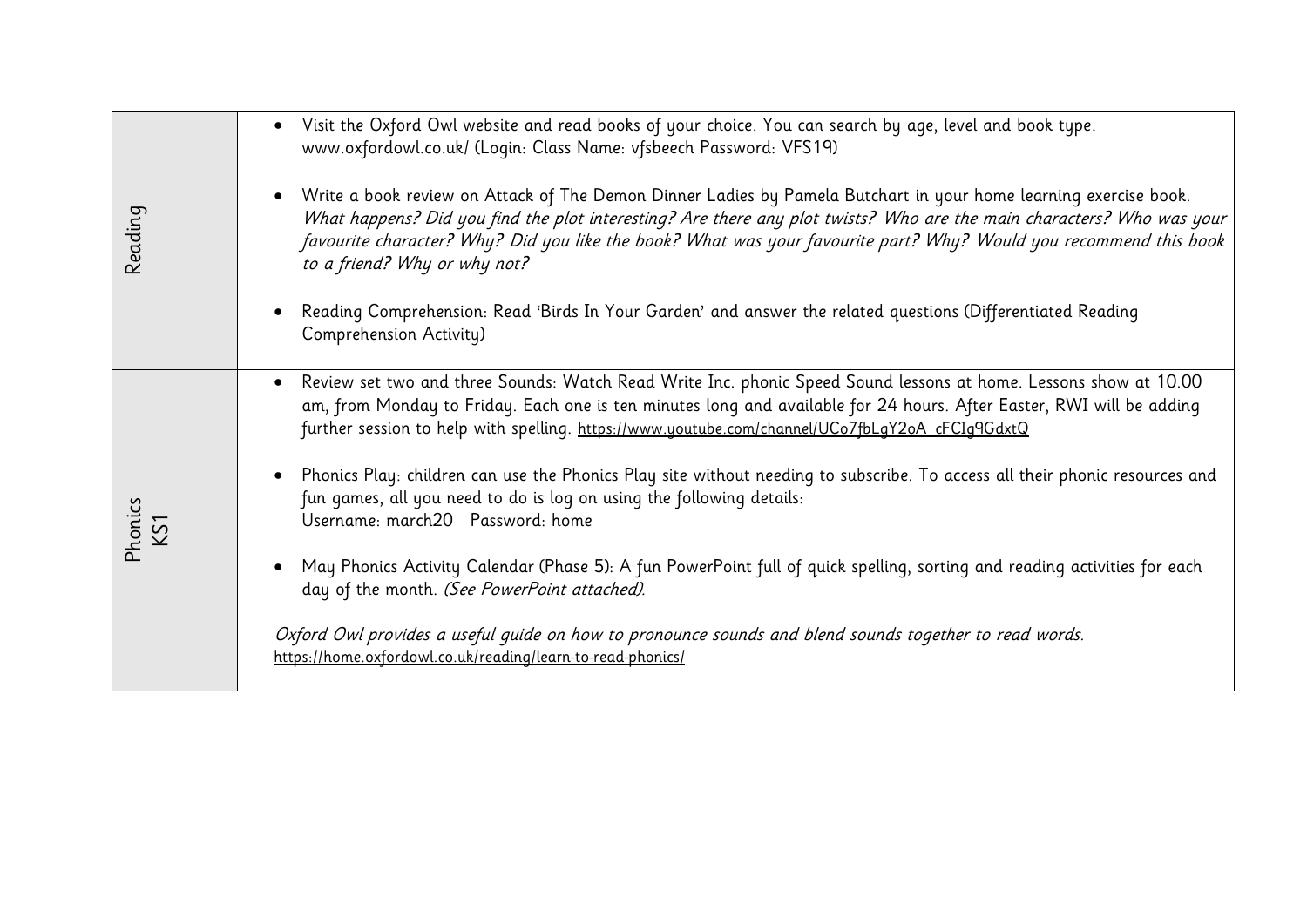|                         | • Spelling Pattern Focus: The /l/ or /al/ sound spelt -el at the end of words                                                                                                                                                                                                                                                                                                              |
|-------------------------|--------------------------------------------------------------------------------------------------------------------------------------------------------------------------------------------------------------------------------------------------------------------------------------------------------------------------------------------------------------------------------------------|
|                         | model angel camel tunnel level travel squirrel (Can you use these in a<br>label<br>sentence?)                                                                                                                                                                                                                                                                                              |
| Grammar                 | https://spellingframe.co.uk/spelling-rule/84/7-The-l-sound-spelt%E2%80%93le-at-the-end-of-words                                                                                                                                                                                                                                                                                            |
| $\infty$<br>Punctuation | • Common Exception Words: Recap the six common exception words that you focused on last week. Now choose six<br>more words from the year two common exception word list (see attached) and practise spelling them correctly. The<br>spelling strategy list will remind you of fun ways to practise your spellings (see attached).                                                          |
|                         | Please follow the link to the following BBC Bitesize grammar challenges: Recap: Past, Present and Future tense<br>$\bullet$<br>https://www.bbc.co.uk/bitesize/topics/zrqqtfr/articles/z3dbq82                                                                                                                                                                                              |
| Spelling,               | Top tip: Have you seen the sirlinkalot YouTube spelling channel? It includes 20 minute sessions that cover lots of hints, tips and<br>strategies to help you with your spellings. These free lessons are shown at 2pm every day, however they will stay on the site if you log on a<br>bit later. Well worth a look! Head over to https://www.youtube.com/channel/UC4lR2hfjjv_9oQMpmSFWiNw |
| Topic                   | See the Science whole school topic learning (Home Learning - Week 9 Commencing 18/5/20 - Whole School Topic<br>Learning)                                                                                                                                                                                                                                                                   |
|                         | This week's activity is 'All About Me'. Spend a bit of time reflecting on <b>you.</b> Do you know the origin of your name? How<br>does your face change when you are happy/sad/angry?                                                                                                                                                                                                      |
| Mindfulness             | Don't forget to check out Boris and Dave's HeartSmart series:<br>https://www.verwoodfirst.dorset.sch.uk/page/?title=HeartSmart&pid=235                                                                                                                                                                                                                                                     |